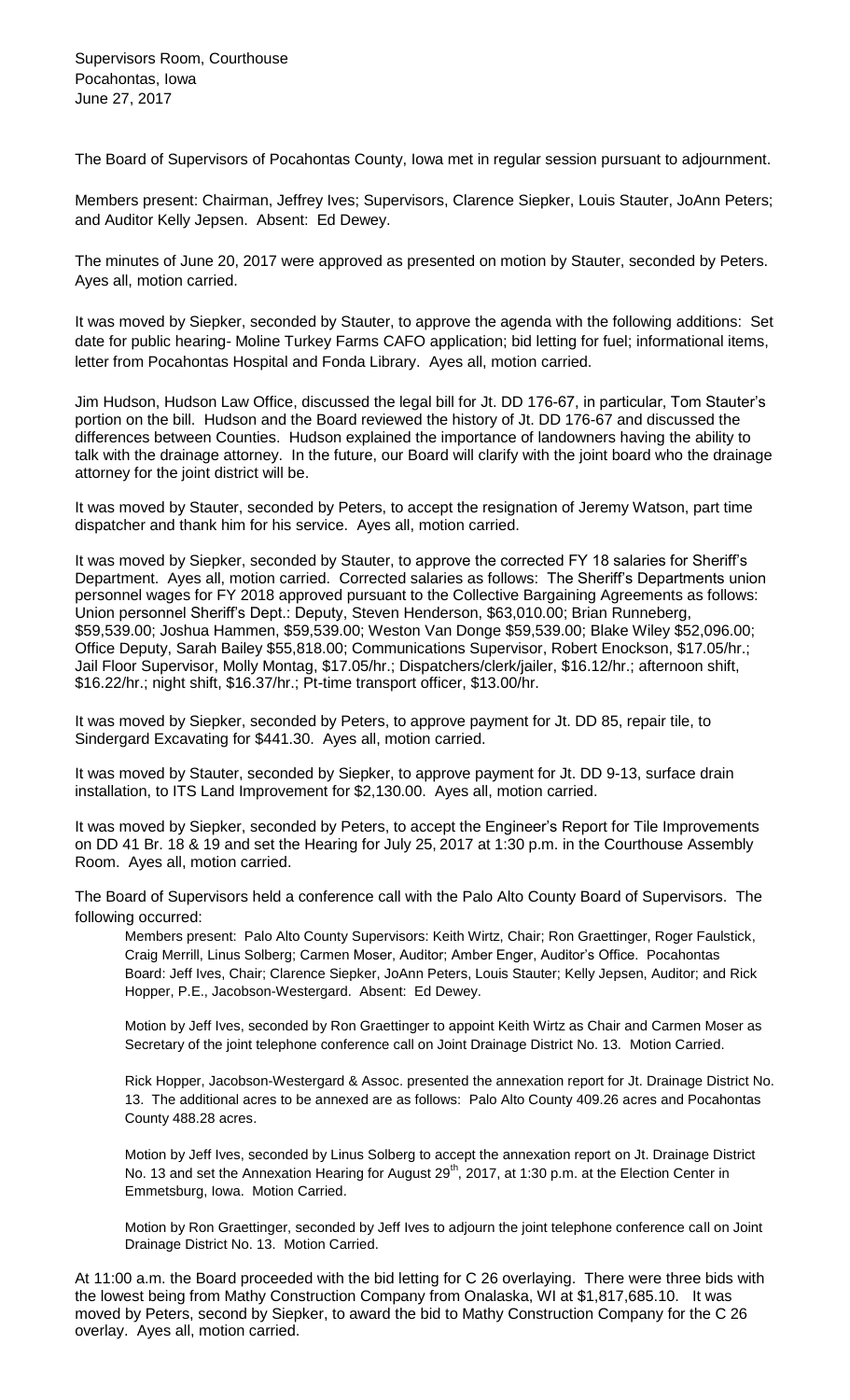The Board moved onto bid letting for Supplemental Abutments. There were four bids, but two were dismissed for no addendums. The lowest bid was from Dixon Construction Company from Correctionville, Iowa, at \$297,000.00. It was moved by Stauter, second by Peters to award Dixon Construction Company the bid for supplemental abutments. Ayes all, motion carried.

Next, the Board proceeded with a bid letting for fuel. One bid was received, that being from Pro Coop from Pocahontas, Iowa, for \$194,766.00. That is a markup of \$.09 per gallon and \$.11 per gallon for the winter-modified fuel. It was moved by Siepker, seconded by Peters, to accept the bid from Pro Coop for fuel for County uses. Ayes all, motion carried.

Jack Moellering, County Engineer, had not received information from the DOT to award the N 65 project. Jepsen will add to next week's agenda.

Dan Reffer, from B & W Control, presented the Board with a quote for tree and brush control for DD 77, DD 65, Jt. DD 171, DD 57, DD 37, DD 14 and DD 178. It was moved by Peters, seconded by Siepker, to approve the quote with the exception to Jt. DD 171, for a total of \$17,000.00. Ayes all, motion carried.

Tom Grau, Curt Sindergard, and Gretchen Tiedeman, from Pocahontas County Economic Development, visited with the Board about the Board's decision to decrease PCED's FY 18 budget by \$100,000.00. They presented the last six years of their finances and discussed different projects they are considering to encourage economic development. Discussion will continue at a later date.

It was moved by Siepker, seconded by Peters, to acknowledge receipt of Manure Management Plans: (1) Farm 159-Meyer – ID# 63880 located in the SW NW, Section 17, Marshall Township with New Fashion Pork as owner & Sarah Withers as contact person; (2) Brinkman – ID# 67359 located in the SE SE, Section 24, Roosevelt Township with G. Brinkman, Inc. and K. Brinkman, Inc. as owner & contact persons; (3) Colfax, Finisher Farm – ID# 68918 located in the SW NW, Section 26, Colfax Township with Granite Farms III, LLC as owner & Keith Kratchmer as contact person; (4) Moline Turkey Farms -ID# 58705 located in the SW NW, Section 6, Lincoln Township, Calhoun Co. with Moline Farms, LLC as owner & Twin Lakes Environmental Services, LLC as contact. Ayes all, motion carried.

It was moved by Stauter, seconded by Siepker, to change the next Board of Supervisors meeting date to July 3<sup>rd</sup> as well as count cash that day. Ayes all, motion carried.

It was moved by Siepker, seconded by Peters, to adopt the following resolution. The chairman called the question with the following recorded vote: Ayes – Siepker, Peters, Ives, Stauter; Nays-none. Whereby the Chairman declared the resolution duly adopted to-wit:

## **Resolution 2017-06-#13**

**WHEREAS,** it is desired to make appropriations for each of the service areas and the departmental budgets within the fiscal year beginning July 1, 2017 in accordance with Section 331.434(6) of the Code of Iowa.

**NOW THEREFORE BE IT RESOLVED** by the Board of Supervisors of Pocahontas County, Iowa as follows:

Section 1. The amounts by department with a service area on the following schedule are hereby appropriated from the resources of each fund as designated.

Section 2. Subject to the provisions of other county procedures and regulations, and applicable state law, the appropriations authorized under Section 1 shall constitute authorization for the department to make expenditures or incur obligations of the funds effective July 1, 2017.

Section 3. In accordance with Section 331.437 of the Code of Iowa, no department shall expend, or contract to expend, any money or incur any liability in excess of the amounts appropriated by this resolution.

Section 4. If at any time during the FY 2017/2018 budget year, a department administrator recognizes the available appropriation is insufficient, they shall contact the County Auditor. The Auditor shall inform the Board and recommend appropriate action.

Section 5. The Auditor shall establish separate accounts for the appropriations authorized for the departments, and shall report the status of each account to the applicable department administrators monthly during the fiscal year.

Section 6. All appropriations authorized pursuant to this resolution lapse at the close of business on June 30, 2018.

| Dept No. | Department                | Amount        | Dept No. | Department                  |     | Amount  |
|----------|---------------------------|---------------|----------|-----------------------------|-----|---------|
| 01       | Board of Supervisors      | \$ 334,209    | 33       | Libraries                   | \$  | 90,550  |
| 02       | Auditor                   | 387,069<br>S. | 34       | <b>Historical Society</b>   | \$  | 6.000   |
| 03       | Treasurer                 | \$ 317,162    | 36       | Ambulance                   | S   | 27,435  |
| 04       | County Attorney           | \$ 343,177    | 38       | Fairgrounds                 | \$  | 20,000  |
| 05       | <b>Sheriff</b>            | \$1,812,188   | 39       | <b>Elderly Services</b>     | \$  | 24,405  |
| 06       | Clerk of Court            | 35,350<br>S   | 49       | <b>Duplicating Services</b> | \$  | 7.300   |
| 07       | Recorder                  | 186,279       | 51       | Courthouse & Grounds        | \$. | 282,235 |
| 20       | Secondary Roads           | \$8,629,465   | 52       | Data Processing             | S   | 95,450  |
| 21       | Veterans Affairs          | 72,368        | 53       | County Development          | \$  | 201,500 |
| 22       | <b>Conservation Board</b> | \$767,991     | 60       | <b>Mental Health</b>        | S   | 442,305 |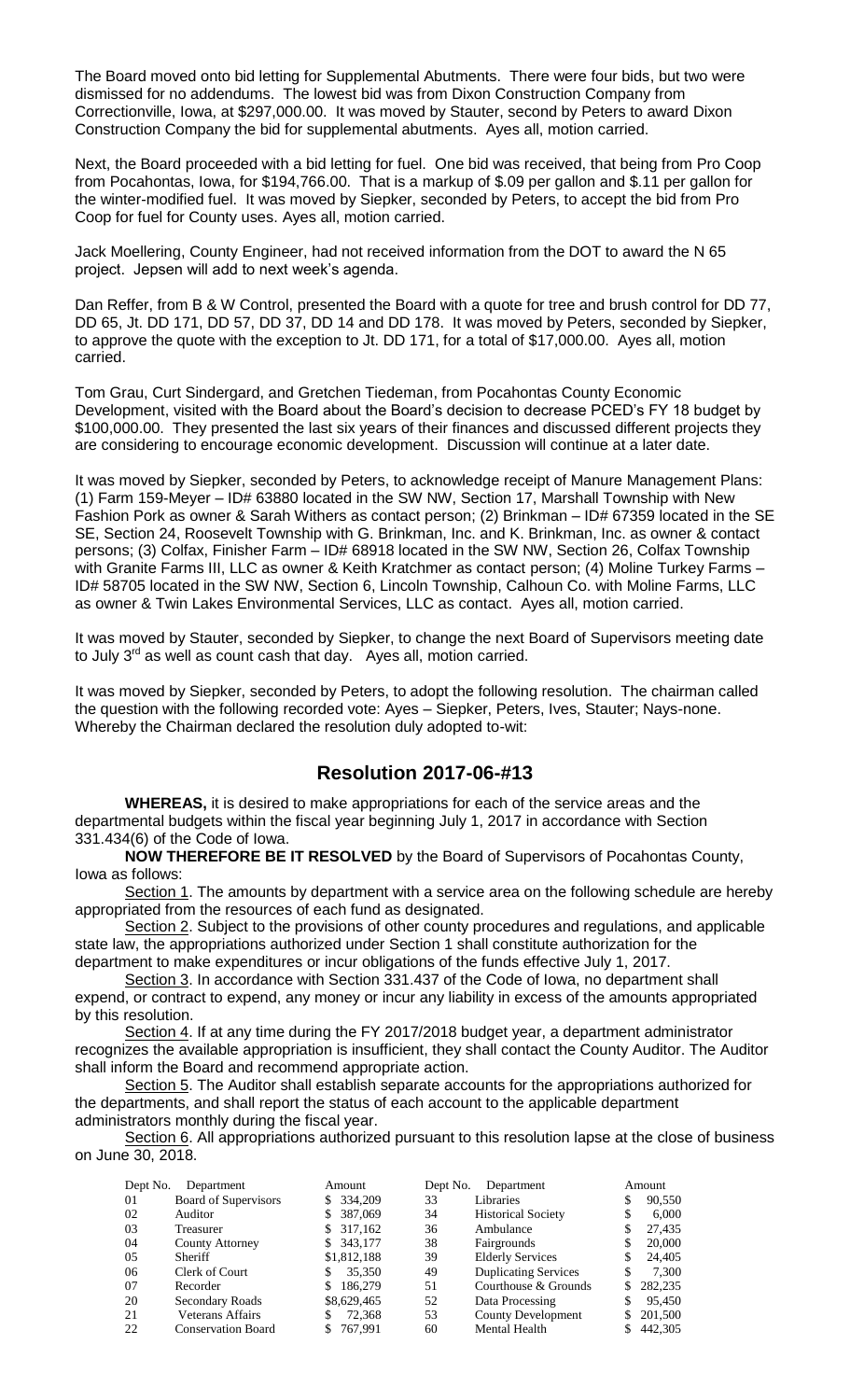| 23 | Board of Health        | \$ 640,750 | 75 | Homemaker Home Hlth Aid \$489,000 |              |
|----|------------------------|------------|----|-----------------------------------|--------------|
| 24 | <b>Weed Commission</b> | 5.316      | 80 | County Farm                       | 11,000       |
| 25 | Social Services        | \$ 332,090 | 99 | Non-Departmental                  | \$1,933,765  |
| 26 | Environmental Health   | 82,032     |    | <b>TOTAL</b>                      | \$17,597,197 |
| 28 | Medical Examiner       | 20,806     |    |                                   |              |

It was moved by Stauter, seconded by Siepker, to set a public hearing to decrease appropriations of \$100,000.00 to the County Development Department for July 11, 2017, at 11:00 a.m. in the Board of Supervisors Room. Ayes all, motion carried.

It was moved by Siepker, seconded by Peters, to approve the following maintenance drainage levies. After discussion occurred, it was moved by Siepker, seconded by Stauter, to amend his motion to approve the following maintenance drainage levies except for DD 29B, which will be addressed after further discussion can take place. Ayes all, motion carried.

| DD 38 Main     | 384%  | DD 66 Lat. 9   | 217% |
|----------------|-------|----------------|------|
| DD 41 Br 2     | 371%  | <b>DD 74</b>   | 118% |
| <b>DD 51</b>   | 295%  | <b>DD 96</b>   | 100% |
| DD 53 Br 13 OM | 5%    | <b>DD 118</b>  | 65%  |
| DD 53 Br. 19   | 311%  | <b>DD 154</b>  | 100% |
| DD 58 Main     | 2199% | DD 164 So. MOD | 25%  |
| DD 60 Br. 7    | 567%  | DD 164 Main    | 25%  |
| DD 60 Br. 8    | 680%  | <b>DD 178</b>  | 7%   |
| DD 62 Br. B    | 62%   | DD 29 Br. B    | 373% |

It was moved by Siepker, seconded by Stauter, to adopt the following resolution. The chairman called the question with the following recorded vote: Ayes – Siepker, Peters, Ives, Stauter; Nays-none. Whereby the Chairman declared the resolution duly adopted to-wit:

## **Resolution 2017-06-#14**

WHEREAS, it is desired to authorize the County Auditor to periodically transfer sums from the General Basic Fund and the Rural Services Basic Fund to the Secondary Road Fund during the fiscal budget year, and,

WHEREAS, said transfers must be in accordance with Section 331.432 of the Code of Iowa, NOW THEREFORE BE IT RESOLVED by the Board of Supervisors of Pocahontas County, Iowa as follows:

Section 1. The total maximum transfer from the General Basic Fund and the Rural Services Basic Fund to the Secondary Road Fund for the fiscal year beginning July 1, 2017 shall not exceed \$85,000 for the General Basic Fund and \$1,265,000 for the Rural Services Basic Fund.

Section 2. Within ten (10) days of being notified of the apportionment of current property taxes, state replacement against property taxes, delinquent property taxes, and mobile home taxes, the Auditor may order a transfer from said funds to the Secondary Road Fund.

Section 3. The amount of the transfer required by Section 2 shall be equal to the apportionment made under Section 2 respectively, multiplied by the ratio of said fund's total maximum transfer to the appropriate funds by the sum of said fund's total current property tax levy.

Section 4. Notwithstanding the provision of Section 2 and 3, the amount of any transfer shall not exceed available fund balances in the transferring fund.

Section 5. Notwithstanding the provisions of Sections 2 and 3, the amount of any transfer shall not exceed the amounts specified in Section 1.

Section 6. The Auditor is directed to adjust the books when said operating transfers are made and to notify the Treasurer and the County Engineer of the amount of said transfers.

Discussion on the CAFO application from Moline Turkey Farm took place. It was moved by Siepker, seconded by Peters, to accept the Moline Turkey Farm CAFO application and schedule the public hearing for July 11<sup>th</sup> at 10:30 a.m. in the Supervisors Room. Ayes all, motion carried. All landowners within one mile of the site will be notified by mail of the public hearing.

Stauter heard from the Fonda Library. They are interested in making a change to their board. Jepsen will contact the library to see if they would like to come before the Board to discuss their wishes.

Ives advised he had received a letter from James Roetman, Pocahontas Hospital Administrator, asking if we would like a meeting to discuss the possible merger of service, between Pocahontas County Public Health Board and Hospital's Homecare and Hospice Advisor Committee.

On motion from Stauter, seconded by Siepker, the board recessed for lunch at 12:45 p.m.

After DD 112 Classification Hearing for Annexed Lands the Board reconvened at 1:55 p.m.

Discussion on whether to levy DD 29 Br. B continued. The Board discussed with Gary Atherton as to why this ditch would be assessed for the third year in a row. Jepsen will put on next week's agenda for further discussion.

The following claims were audited and allowed with exception of claim 3117: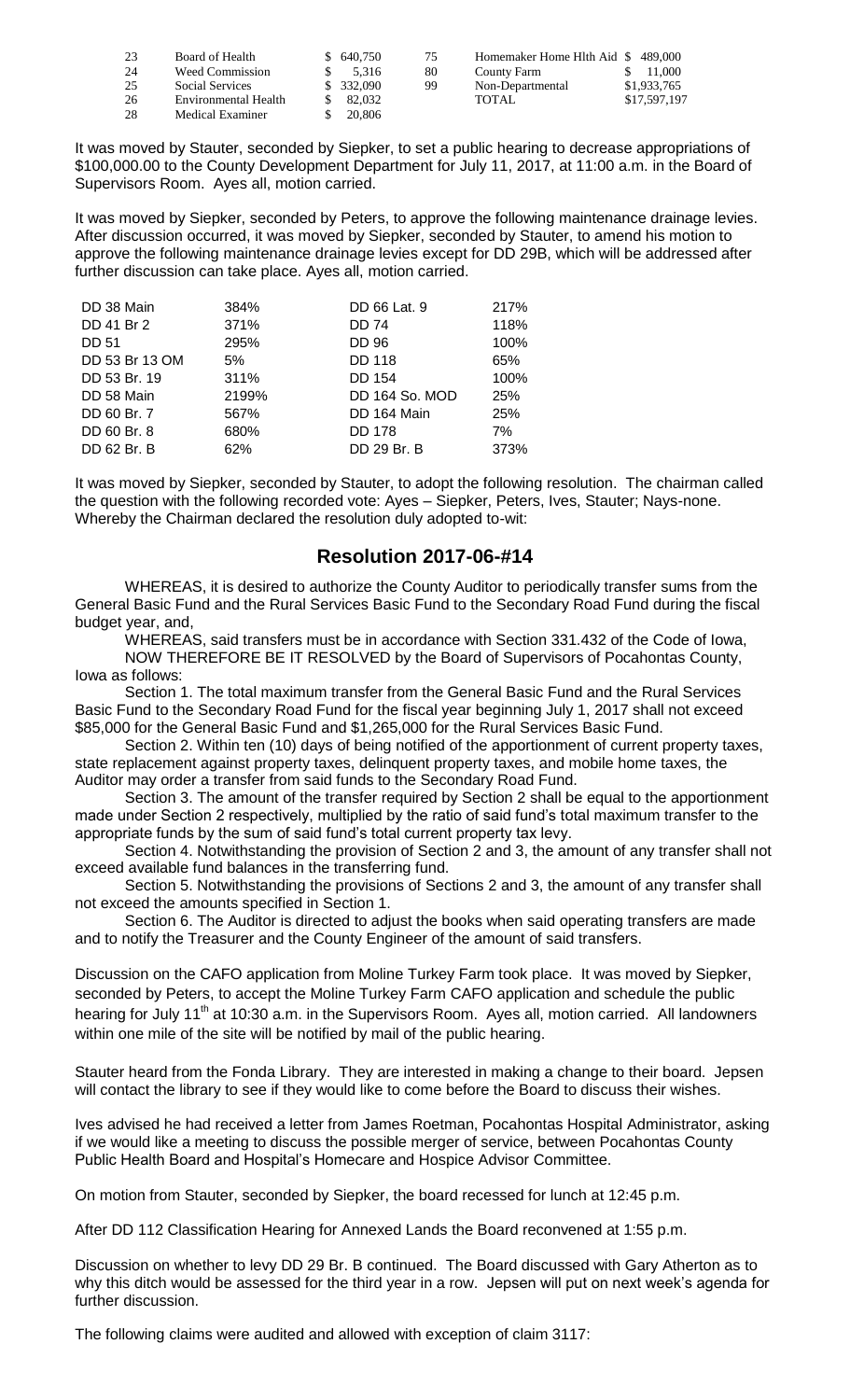| A & M Laundry                                        | Supplies                                          | 66.86              | 1                            |
|------------------------------------------------------|---------------------------------------------------|--------------------|------------------------------|
| AT&T                                                 | Phone                                             | 73.37<br>172.00    | 1<br>$\mathbf{1}$            |
| E Ahlrichs<br>Algona Glass Company                   | Mileage<br>Window                                 | 1576.00            | $\mathbf{1}$                 |
| Alliant Energy                                       | Utilities                                         | 46.30              | $\mathbf{1}$                 |
| Alta Implement                                       | Parts                                             | 466.86             | 1                            |
| AP Air Inc                                           | Parts                                             | 355.00             | 1                            |
| Arnold Motor                                         | Parts                                             | 401.46             | 1                            |
| G Atherton                                           | Phone/Mileage REMB                                | 120.00             | 1                            |
| Janet J. Atherton                                    | contract labor<br>Concrete Work                   | 161.25<br>35625.00 | 1<br>$\mathbf{1}$            |
| Bacon Builders<br>N Betten                           | mileage                                           | 300.00             | 1                            |
| B H Energy                                           | gas/Pocahontas                                    | 51.42              | $\mathbf{1}$                 |
| B H Energy                                           | Natural Gas                                       | 123.26             | $\overline{c}$               |
| Bob Barker Co                                        | Supplies                                          | 225.63             | 1                            |
| C Boeckholt                                          | Special Election PEO                              | 110.50             | 1                            |
| Bolton & Menk                                        | DD Engineer                                       | 13479.50           | 1                            |
| B.V Co Sheriff<br>Campbell Supply                    | Housing inmate, other cou<br>Parts                | 880.00<br>246.09   | 1<br>1                       |
| Carpenter Uniform                                    | Deputy Clothing                                   | 1255.10            | 1                            |
| S Cash                                               | Mileage                                           | 259.00             | 1                            |
| CID                                                  | Park Supplies                                     | 171.80             | 1                            |
| CenturyLink                                          | Phone                                             | 445.47             | 3                            |
| Cheaper Than Dirt                                    | Ammunition                                        | 456.02             | 1                            |
| Color-ize                                            | Signs                                             | 1002.00            | $\mathbf{1}$<br>1            |
| J Conlin<br>0 Cressler                               | Milege<br>Expenses                                | 410.50<br>1120.44  | 1                            |
| Del's Garden Center                                  | Trees - Pioneer Cemetery                          | 241.90             | 1                            |
| Devereaux Electric                                   | Repairs                                           | 305.00             | 1                            |
| Deyta                                                | HHCahps Fee - Nurses                              | 100.00             | 1                            |
| Doolittle Oil                                        | Supplies                                          | 1728.00            | 1                            |
| Electronic Eng                                       | Radio Repair                                      | 409.95             | 1                            |
| Electronic Special                                   | Radios                                            | 2678.75            | 2                            |
| EMC<br>R Enockson                                    | Lights<br>Reimb - Jail School                     | 997.72<br>142.53   | $\mathbf{1}$<br>$\mathbf{1}$ |
| Farm & Home                                          | Cons Equip                                        | 107.30             | $\mathbf{1}$                 |
| Farm & Home                                          | Cons. Equip & Supplies                            | 519.65             | $\mathbf{1}$                 |
| Farm & Home                                          | Custodial Supplies                                | 116.42             | $\mathbf{1}$                 |
| Farm & Home                                          | Supplies                                          | 100.97             | $\mathbf{1}$                 |
| Farm & Home                                          | Uniform wear                                      | 100.97             | $\mathbf{1}$                 |
| D Feistner                                           | Reimb for Dues                                    | 260.00             | $\mathbf{1}$                 |
| D Feistner<br>D Feistner                             | Reimb Computer Equip<br>Reimb Office Furniture    | 206.65<br>182.60   | $\mathbf{1}$<br>$\mathbf{1}$ |
| Force America                                        | Parts                                             | 247.05             | $\mathbf{1}$                 |
| Janis Hanson                                         | June Hours Worked                                 | 2452.50            | 1                            |
| C Harmon                                             | <b>BOH</b>                                        | 20.00              | $\mathbf{1}$                 |
| John Harter                                          | Courthouse Maint                                  | 325.00             | 1                            |
| John Harter                                          | Custodial Services                                | 447.00             | $\mathbf{1}$                 |
| Patricia Harter                                      | Custodial Services                                | 222.00             | $\mathbf{1}$                 |
| City-Havelock<br>City-Havelock                       | City Clean-up<br>Utilities/RUT/FTM                | 1733.90<br>602.34  | $\mathbf{1}$<br>1            |
| Client                                               | Services                                          | 20.00              | 1                            |
| HiWay Truck                                          | Supplies                                          | 8610.50            | 1                            |
| Hoffman Filter                                       | Disposal Ser                                      | 55.00              | 1                            |
| Client                                               | Services                                          | 32.50              | 1                            |
| J Hubbell                                            | Feed                                              | 9.13               | 1                            |
| I & S Group                                          | Drainage                                          | 12488.97           | 1                            |
| IState Truck<br>IDDA                                 | Supplies<br>Annual Dues FY17-18                   | 829.63<br>8200.00  | $\mathbf{1}$<br>$\mathbf{1}$ |
| IA Hosp Assoc.                                       | Pamphlets                                         | 35.00              | 1                            |
| IA Lakes Elec                                        | Electric                                          | 687.15             | $\mathbf{1}$                 |
| IA Lakes Elec                                        | Tower Rental/Util                                 | 48.19              | $\mathbf{1}$                 |
| IA Prison Ind                                        | Signs                                             | 237.60             | 1                            |
| IA Workforce                                         | 2nd Qtr Unemp Tax                                 | 827.40             | 1                            |
| ISAC                                                 | Conference                                        | 830.00             | 4                            |
| ISACA<br>ISACA                                       | SEAT Dues<br>SEAT Training                        | 150.00<br>450.00   | 1<br>1                       |
| ISCTA                                                | Dues                                              | 300.00             | 1                            |
| J Ives                                               | BOS Ex                                            | 1532.04            | 1                            |
| Jacks OK Tire                                        | Tires/Parts                                       | 3758.36            | 1                            |
| K Johnson                                            | PEO                                               | 130.00             | 1                            |
| K Johnson                                            | Repair                                            | 55.97              | 1                            |
| Johnston Auto<br>Keltek                              | Supplies                                          | 227.34<br>23.37    | 1<br>1                       |
| Kossuth/Palo Alto Co Econ Dev                        | Wiring Bracket<br>Luncheon Regist                 | 10.00              | 1                            |
| Client                                               | Services                                          | 50.00              | 1                            |
| City-Laurens                                         | Deputy Duty Equip                                 | 250.00             | $\mathbf{1}$                 |
| A Levene                                             | PEO                                               | 9.00               | 1                            |
| E Lund                                               | PEO                                               | 110.50             | 1                            |
| Machine Shop                                         | hand tools                                        | 394.00             | $\mathbf{1}$                 |
| Machine Shop<br>Machine Shop                         | labor<br>misc                                     | 120.00<br>23.70    | $\mathbf{1}$<br>$\mathbf{1}$ |
| Machine Shop                                         | parts                                             | 77.67              | $\mathbf{1}$                 |
| Machine Shop                                         | welding                                           | 28.43              | $\mathbf{1}$                 |
| Machine Shop                                         | Swivel Jack                                       | 106.41             | $\mathbf{1}$                 |
| Martin Marietta                                      | entrance                                          | 634.80             | $\mathbf{1}$                 |
| Martin Marietta                                      | rd stone-stock pile                               | 33089.05           | $\mathbf{1}$                 |
| Martin Marietta<br>McDonald Supply                   | 3/8 rock Home Health<br>Lizard Lake Toilet Replac | 119.28<br>885.43   | $\mathbf{1}$<br>$\mathbf{1}$ |
| Menards                                              | paint, sealer, etc.                               | 89.56              | $\mathbf{1}$                 |
| Messenger                                            | Publication                                       | 39.00              | $\mathbf{1}$                 |
| K Metzger                                            | Mileage                                           | 20.50              | $\mathbf{1}$                 |
| MidAmeri Energy                                      | Electricity                                       | 312.46             | $\mathbf{1}$                 |
| MidAmeri Energy                                      | Palmer/elec                                       | 27.81              | 1                            |
| MidAmeri Energy                                      | Palmer/int. lts                                   | 64.88              | 1                            |
| MW Card & ID<br>Midwest Wheel                        | Bioterrorism supplies<br>Supplies                 | 469.59<br>393.59   | 1<br>$\mathbf{1}$            |
| Motorola Solutions Inc                               |                                                   |                    | 1                            |
|                                                      | Radios                                            | 15120.00           |                              |
| Municipal Emergency Services D Helmets, visors, bags |                                                   | 1812.00            | $\mathbf{1}$                 |
| Murphy Tractor<br>LeeAnna Murphy                     | Parts<br>Design Work                              | 137.94<br>500.00   | 1<br>$\mathbf{1}$            |